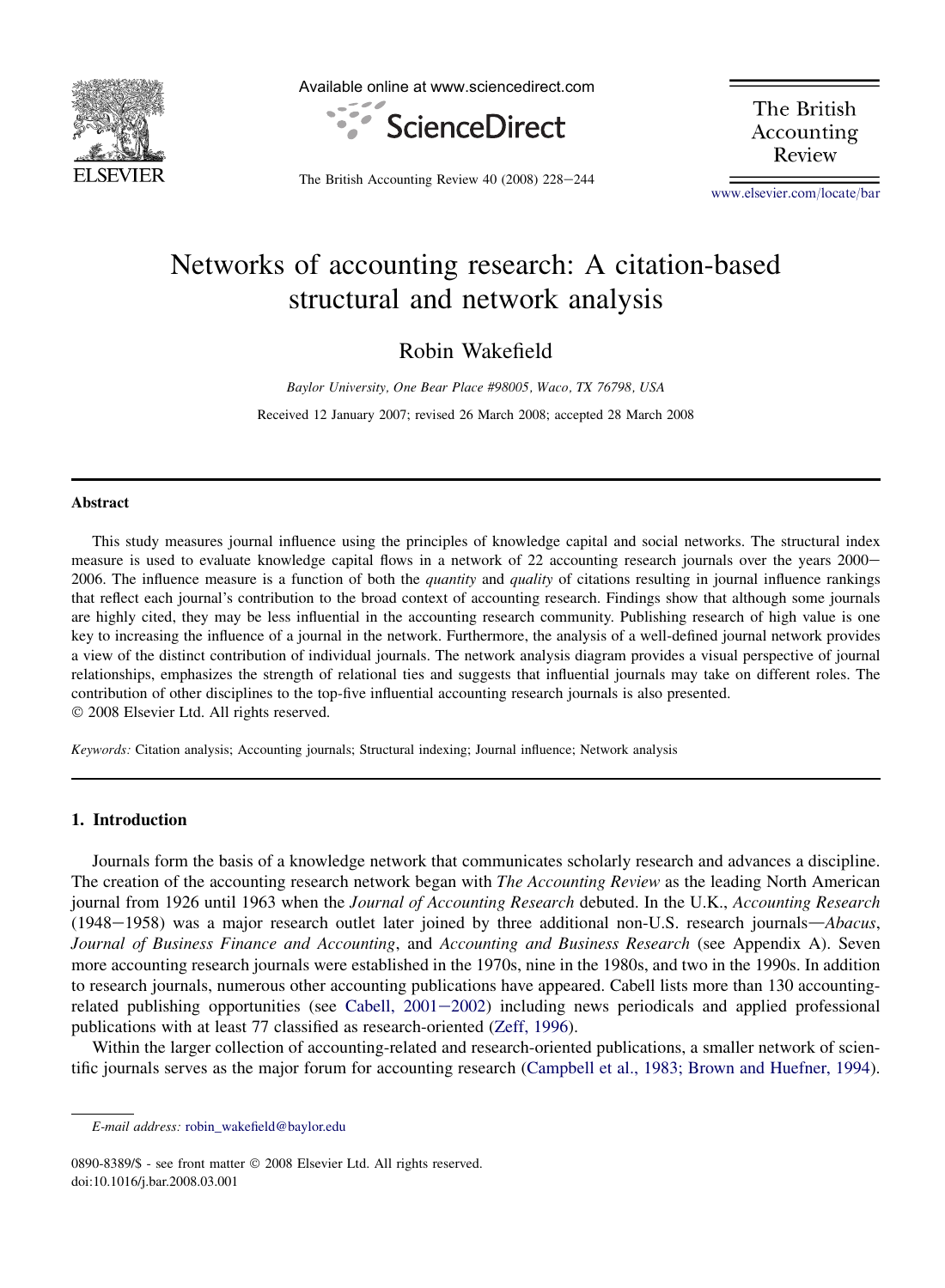The objective of these journals is to disseminate original scholarly research or ''discovery'' research that utilizes a scientific basis. Accounting academics are often evaluated on their research productivity and the publication of discovery research is an important measure of scholarly performance. Because research productivity may impact promotion and tenure [\(Kirkpatrick and Locke, 1992\)](#page--1-0), compensation [\(Gomez-Mejia and Balkin, 1992\)](#page--1-0) and departmental or business school rankings [\(Saftner, 1988; Schultz et al., 1989; Hasselback and Reinstein, 1995; Read et al., 1998;](#page--1-0) [Everett et al., 2003\)](#page--1-0), the publication outlet (i.e., journal) is a major focal point. University departments may specify a list of ''quality'' journals in which faculty/researchers are encouraged to publish [\(Richardson and Williams, 1990](#page--1-0); [Whittington, 1997; Van Fleet et al., 2000; Mylonopoulos and Theoharakis, 2001; Mathieu and McConomy, 2003](#page--1-0)). Consequently, the factors comprising journal quality continue to be a source of scrutiny and debate among faculty, researchers, and university administrators.

Numerous accounting studies attempt to measure journal quality using peer-ranking [\(Benjamin and Brenner, 1974;](#page--1-0) [Howard and Nikolai, 1983; Hull and Wright, 1990; Brown and Huefner, 1994; Ballas and Theoharakis, 2003; Lowe](#page--1-0) [and Locke, 2005, 2006](#page--1-0)) and citation methodologies ([McRae, 1974; Dyckman and Zeff, 1984; Brown and Gardner,](#page--1-0) [1985; Smith and Krogstad, 1988; Milne, 2001](#page--1-0)). Although self-serving and predisposition biases may be inherent in perception rankings ([Morris, Cudd, and Crain, 1990; Todorov and Glanzel, 1988](#page--1-0)), and scope limitations (e.g., [Dyckman and Zeff, 1984; Brown and Gardner, 1985](#page--1-0)) with issues of negative referencing ([Croom, 1970](#page--1-0)) and halo effects ([May, 1967\)](#page--1-0) often plague the results of citation analyses, survey and citation analysis remain legitimate methods for journal evaluation. In fact, recent accounting journal studies use the perception approach to identify quality journals using a global survey of academics [\(Ballas and Theoharakis, 2003](#page--1-0)) and a sample of Australasian and British academics ([Lowe and Locke, 2006](#page--1-0)). However, citation analyses have not been used to support the current rankings and increase the confidence placed in explicitly naming the 'top' accounting journals. When the two methodologies provide similar evidence despite their limitations, this 'triangulation' adds to our confidence in identifying influential journals across a broad and varied mix of accounting research.

In contrast to past citation analyses in accounting, the present study calculates the relative influence of accounting journals in a specific research journal network using structural influence indexing [\(Salancik, 1986](#page--1-0)) as the methodological approach. The influence measure reflects the extent to which a journal is utilized within a specified network for the knowledge capital it contains. An additional contribution of this study is in presenting how influence indexing may be used to evaluate the unique contribution of some accounting journals. For example, a journal of limited scope (e.g., taxation) that tends to publish behavior-based research may hold greater influence among a network of journals with similar methodological preferences, and lesser influence within a broad journal network. On the one hand, the contribution of the journal is highlighted and on the other it is relatively obscure. Furthermore, when the influence index is applied to a network of journals that span disciplines (e.g., accounting, social science, economics) patterns of knowledge flows are revealed as well as the extent to which accounting research influences or is influenced by other disciplines.

The underlying premise in applying the indexing method to the research journal context is that researchers identify and build upon the best research and a journal is influential to the degree it contributes to current and subsequent research. In essence, this study evaluates the perspective of the primary consumers of accounting research, active researchers. Through examining the network of bibliographic citations, the intellectual linkages among authors, journals, and fields are revealed. The structural influence metric traces the flows of researchers' intellectual assets and provides an estimate of journal influence from the researchers' viewpoint. Influence indexing has been successfully applied to a network of marketing journals ([Baumgartner and Pieters, 2003\)](#page--1-0). The unique contribution of this method includes a weighting scheme that evaluates both direct and indirect linkages among journals with the elimination of self-citations in the analysis. Consequently, journal influence is a function of both the quantity and quality of cites received, and the elimination of self-cites in the analysis may reduce the extent of journal bias.<sup>1</sup>

Results in this study show that the number of citations a journal receives from other network journals or the number of articles a journal publishes may not be indicative of higher journal status. Journals publishing fewer manuscripts of greater quality (i.e., contribution) may be more influential in the network than journals publishing many articles. Furthermore, specialized accounting journals such as the Journal of Management Accounting Research and the

<sup>&</sup>lt;sup>1</sup> Journal bias includes the "halo effect" ([May, 1967\)](#page--1-0), defined as the use of citations to legitimize papers, as well as obligatory or perfunctory citations.